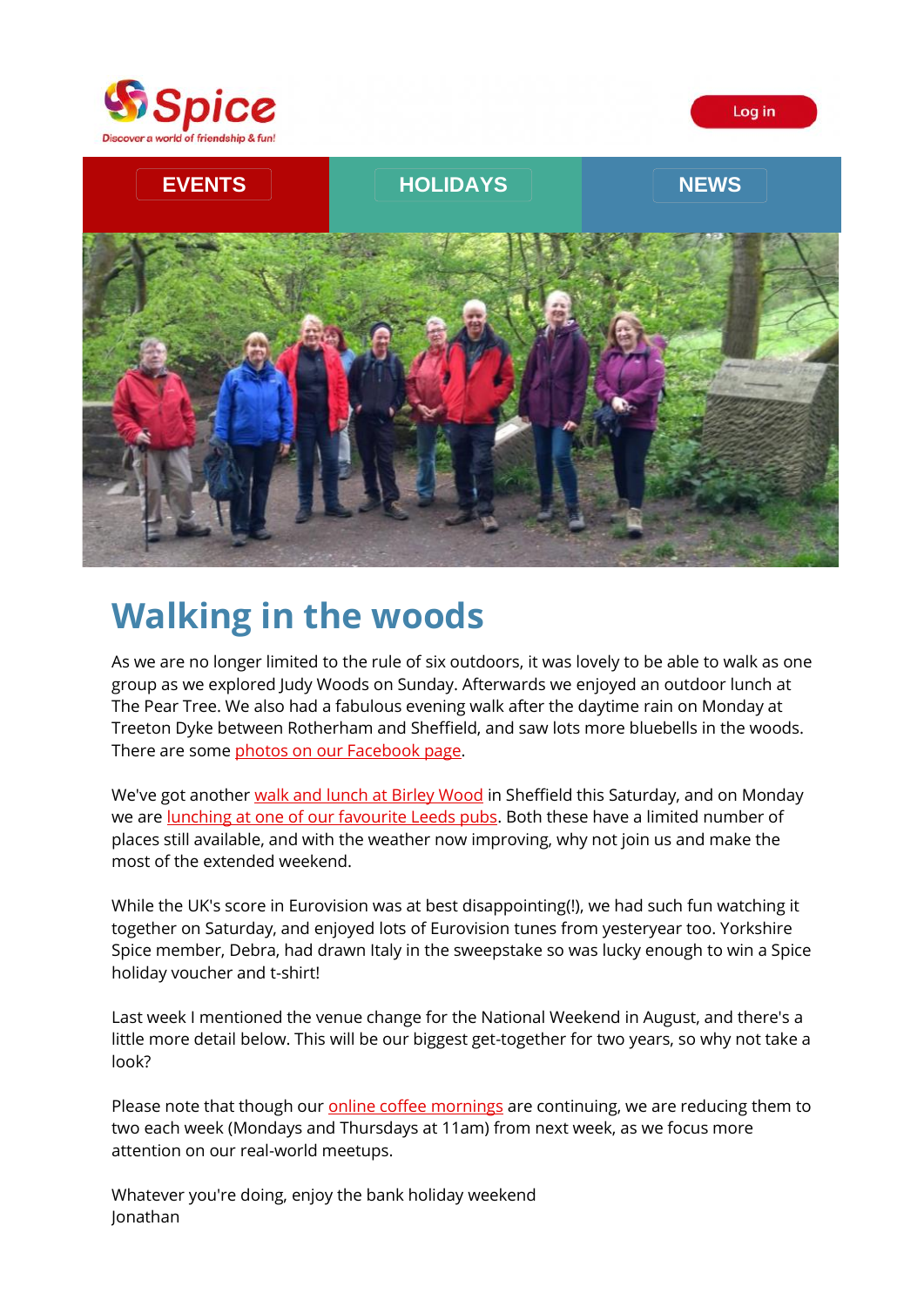

# **My Bookings**

## **UPCOMING (29)**

## **PAST (418)**



**Walk: Oughtibridge and Grenoside** Sun 13th Jun



**Visit to Rodley Nature Reserve** Wed 16th Jun

# **The Spice App**

Have you tried the Spice App yet? It's packed with features to help you see what events are coming up, see what's new, check your upcoming bookings, find who else is going, connect with friends, get directions, and chat with other people on the event in the forum. Give it a go!

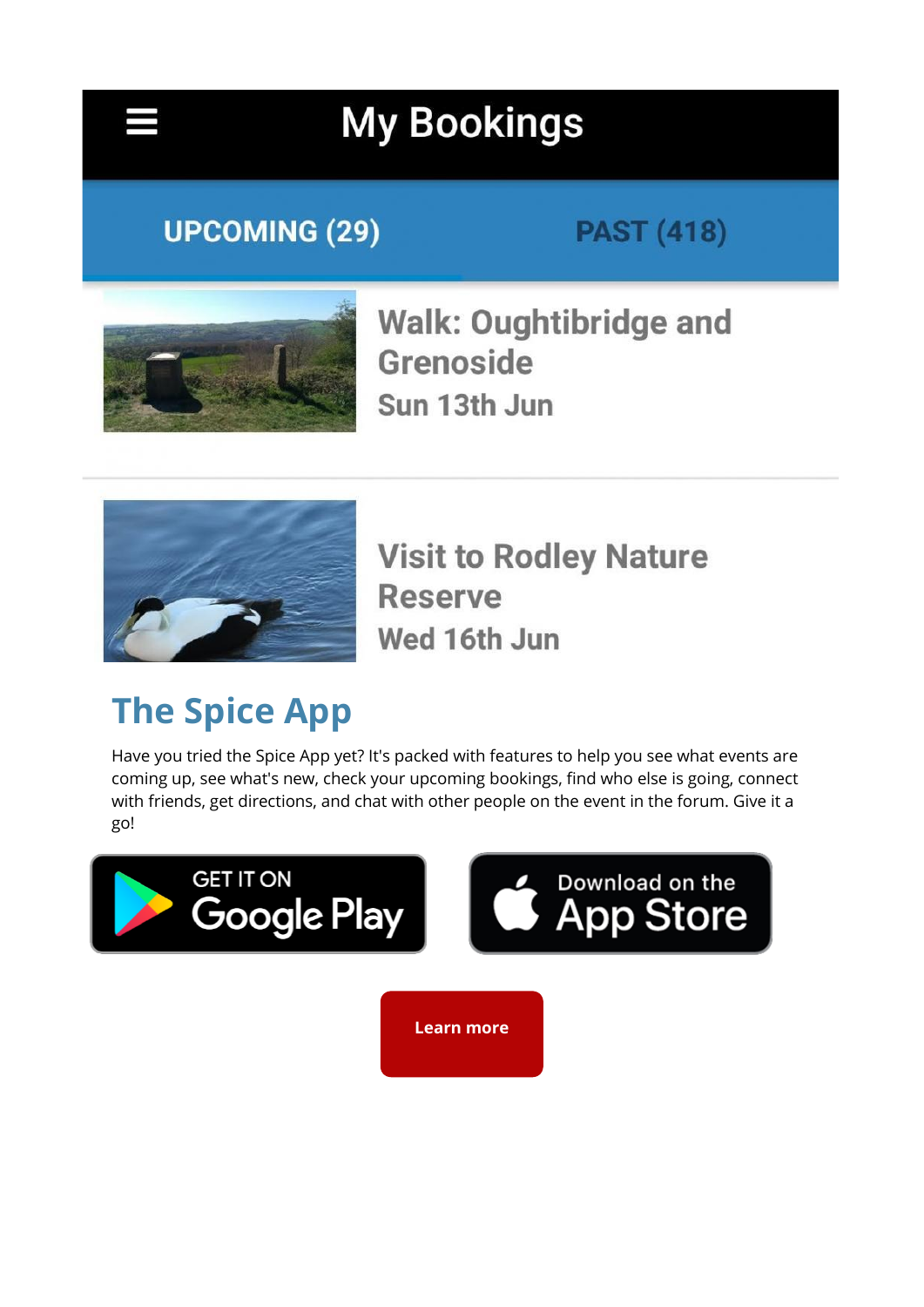

#### **Weekend update**

Our National Weekend in August is now available again to new bookings at our new venue of Burleigh Court Hotel at Loughborough University. It's upgraded accommodation from the original venue, and we have also now managed to get some more sole-occupancy rooms for those of you that would like your own space! We'll still have two party nights and have kept the circus theme. We'll be planning a wide range of activities across the weekend soon. You can see full details and [book the National Weekend here.](https://spiceuk.lt.acemlna.com/Prod/link-tracker?redirectUrl=aHR0cHMlM0ElMkYlMkZ3d3cuc3BpY2V1ay5jb20lMkZldmVudHMtaG9saWRheXMlMkZzcGljZS1uYXRpb25hbC13ZWVrZW5kLWxvdWdoYm9yb3VnaC11bml2ZXJzaXR5&a=650344965&account=spiceuk%2Eactivehosted%2Ecom&email=1lNuJE%2BrfgC%2F8jRYTdcwIV8mo4ad0FCroTtAVDq%2FbzQ%3D&s=b900027c55ea3ffe9431fd4817f89468&i=103A121A4A2141)

The Yorkshire hostel weekends are almost full. There are only a few places left now on each of the **Kettlewell** and **Scarborough** weekends. You only need to pay a small deposit to secure your place.

**[View all weekends away](https://spiceuk.lt.acemlna.com/Prod/link-tracker?redirectUrl=aHR0cHMlM0ElMkYlMkZ3d3cuc3BpY2V1ay5jb20lMkZldmVudHMtaG9saWRheXMlM0Zvd25lciUzREFsbCUyNm1hc3RlckNhdGVnb3J5JTNEV2Vla2VuZHMlMjUyMEF3YXk=&a=650344965&account=spiceuk%2Eactivehosted%2Ecom&email=1lNuJE%2BrfgC%2F8jRYTdcwIV8mo4ad0FCroTtAVDq%2FbzQ%3D&s=b900027c55ea3ffe9431fd4817f89468&i=103A121A4A2113)**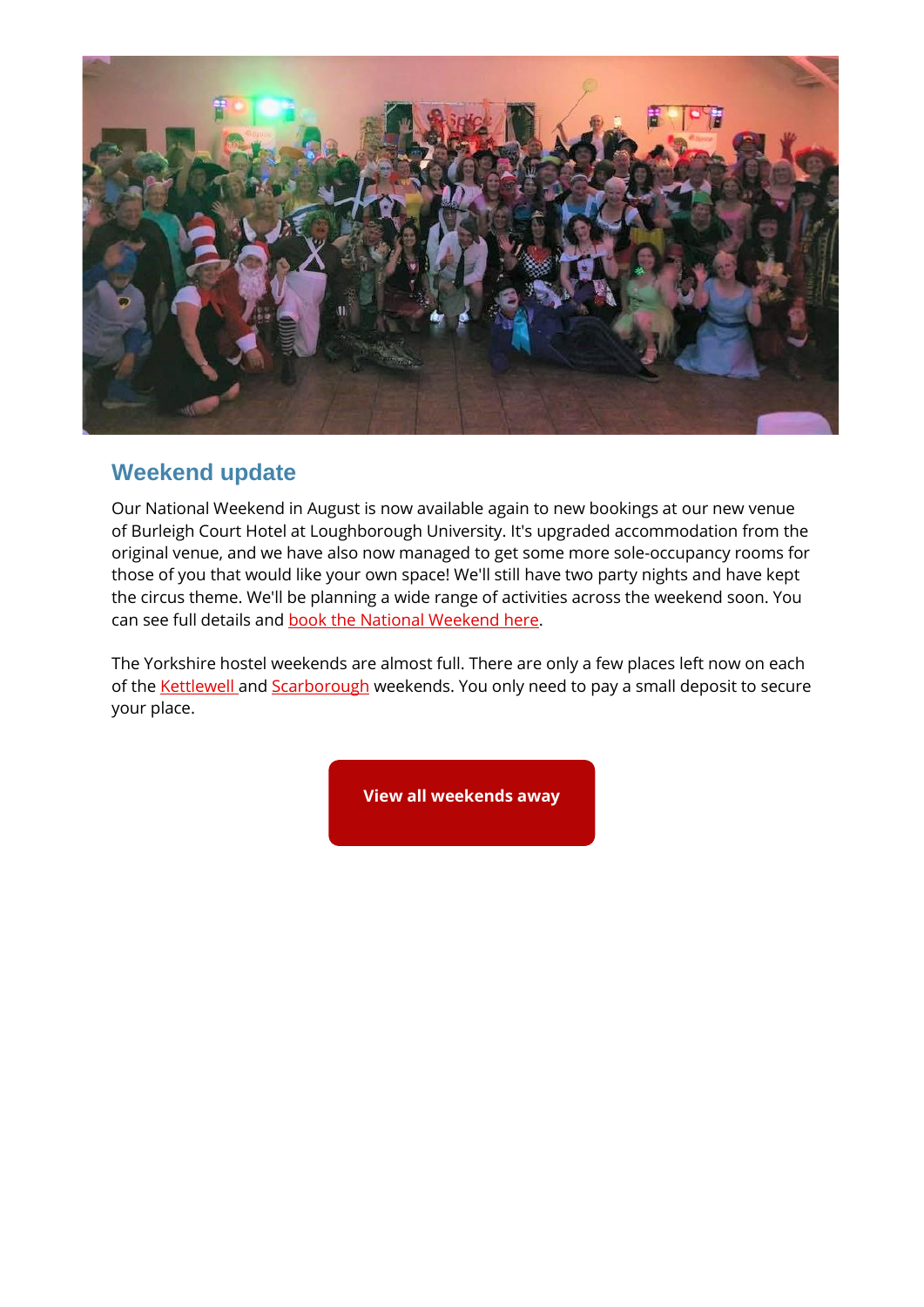## **Featured upcoming events**



#### **Birley Wood Walk and Lunch**

Walking from the golf course at Birley down to Ridgeway skirting the small woodlands of Egypt! Birley Wood and Kent Wood.



### **Walk Like an Egyptian**

Taking in an historic railway viaduct, and a farm called



### **Outdoor Theatre: Alice's Adventures in Wonderland**

Join Alice as she stumbles into the magical world of wonderland and meet a whole host of colourful characters.

**[Learn More](https://spiceuk.lt.acemlna.com/Prod/link-tracker?redirectUrl=aHR0cHMlM0ElMkYlMkZ3d3cuc3BpY2V1ay5jb20lMkZldmVudHMtaG9saWRheXMlMkZvdXRkb29yLXRoZWF0cmUtYWxpY2VzLWFkdmVudHVyZXMtaW4td29uZGVybGFuZC1hdC1iaXJzdGFsbA==&a=650344965&account=spiceuk%2Eactivehosted%2Ecom&email=1lNuJE%2BrfgC%2F8jRYTdcwIV8mo4ad0FCroTtAVDq%2FbzQ%3D&s=b900027c55ea3ffe9431fd4817f89468&i=103A121A4A2143)**

#### **[Learn More](https://spiceuk.lt.acemlna.com/Prod/link-tracker?redirectUrl=aHR0cHMlM0ElMkYlMkZ3d3cuc3BpY2V1ay5jb20lMkZldmVudHMtaG9saWRheXMlMkZiaXJsZXktd29vZC13YWxrLWFuZC1sdW5jaA==&a=650344965&account=spiceuk%2Eactivehosted%2Ecom&email=1lNuJE%2BrfgC%2F8jRYTdcwIV8mo4ad0FCroTtAVDq%2FbzQ%3D&s=b900027c55ea3ffe9431fd4817f89468&i=103A121A4A2135)**

#### **[Learn More](https://spiceuk.lt.acemlna.com/Prod/link-tracker?redirectUrl=aHR0cHMlM0ElMkYlMkZ3d3cuc3BpY2V1ay5jb20lMkZldmVudHMtaG9saWRheXMlMkZldmVuaW5nLXdhbGstd2Fsay1saWtlLWFuLWVneXB0aWFu&a=650344965&account=spiceuk%2Eactivehosted%2Ecom&email=1lNuJE%2BrfgC%2F8jRYTdcwIV8mo4ad0FCroTtAVDq%2FbzQ%3D&s=b900027c55ea3ffe9431fd4817f89468&i=103A121A4A2142)**

**[View all upcoming events](https://spiceuk.lt.acemlna.com/Prod/link-tracker?redirectUrl=aHR0cHMlM0ElMkYlMkZ3d3cuc3BpY2V1ay5jb20lMkZldmVudHMtaG9saWRheXMlM0ZtYXN0ZXJDYXRlZ29yeSUzREFsbCUyNmNhdGVnb3J5JTNEQWxsJTI2b3duZXIlM0RBbGw=&a=650344965&account=spiceuk%2Eactivehosted%2Ecom&email=1lNuJE%2BrfgC%2F8jRYTdcwIV8mo4ad0FCroTtAVDq%2FbzQ%3D&s=b900027c55ea3ffe9431fd4817f89468&i=103A121A4A2122)**